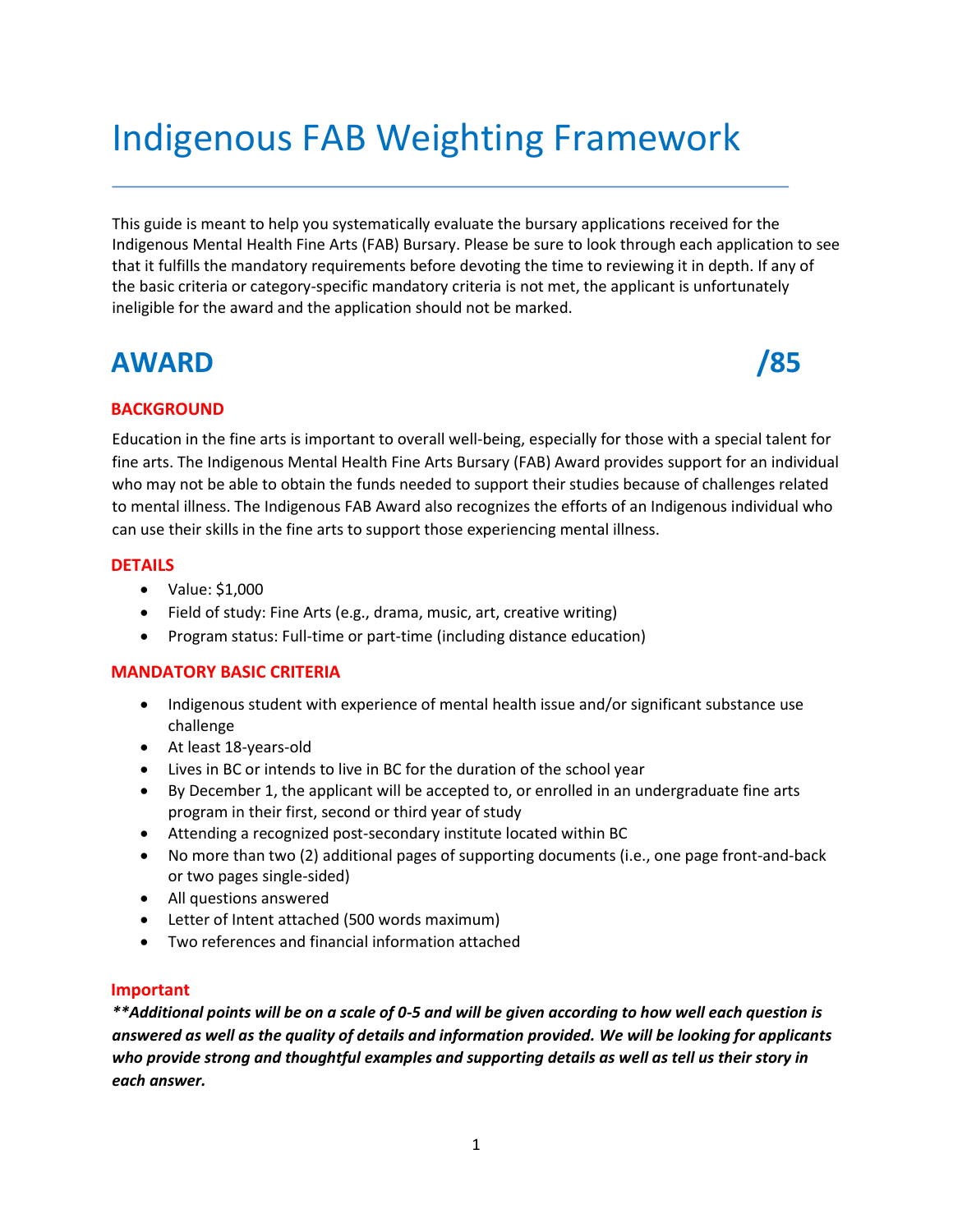# **MENTAL HEALTH HISTORY** *S*

| <b>Criteria</b>                                                                                                 | <b>Score</b> |
|-----------------------------------------------------------------------------------------------------------------|--------------|
| <b>MANDATORY:</b> A history of mental illness (no judgment of the illness)                                      |              |
| If this criterion is not met, application is disregarded.                                                       | Yes/No       |
| Additional points for describing how mental illness has affected and/or influenced<br>education or career goals | /5           |

# **EDUCATION AND CAREER GOALS** *CONTRACTION AND CAREER GOALS*

| <b>Criteria</b>                                                                               | <b>Score</b> |
|-----------------------------------------------------------------------------------------------|--------------|
| <b>MANDATORY:</b> A clear career goal related to the development of their skills in the field |              |
| of fine arts. Fine arts include dramatic arts, creative writing, art, cinematography          |              |
| (videography), photography, music, and dance. Does not include vocational or trade            |              |
| skills (e.g., architecture, product design, furniture, fashion).                              | /5           |
| Additional points if their education/career goals support the development of fine arts        |              |
| skills of others experiencing mental illness                                                  | /5           |
| Additional points for full-time studies                                                       | /5           |
| Additional points for a clear passion about this career goal                                  | /5           |
| Additional points for a demonstrated interest, aptitude or experience in the chosen           |              |
| career (i.e., the applicant could cite previous training, list specific character traits or   |              |
| relate certain skilled hobbies)                                                               | /5           |

## **STATEMENT OF INTENT 120 PERIODICAL STATEMENT 120**

| <b>Criteria</b>                                                                            | <b>Score</b> |
|--------------------------------------------------------------------------------------------|--------------|
| <b>MANDATORY:</b> Educational goals must be related to the development of fine arts skills |              |
| for themselves and/or for others                                                           |              |
| Letter must not be longer than 500 words (one standard page)                               | 75           |
| Additional points if the path towards achieving the specified educational/career goal is   |              |
| clearly outlined                                                                           | /5           |
| Additional points if motivations, aptitudes and/or incremental                             |              |
| achievements are described                                                                 | /5           |
| Additional points if applicant outlines how the educational training will help them deal   |              |
| with mental illness in themselves or in others                                             | /5           |
| <b>FINANCIAL NEED</b>                                                                      |              |

| <b>Criteria</b> | Score |
|-----------------|-------|
|                 |       |